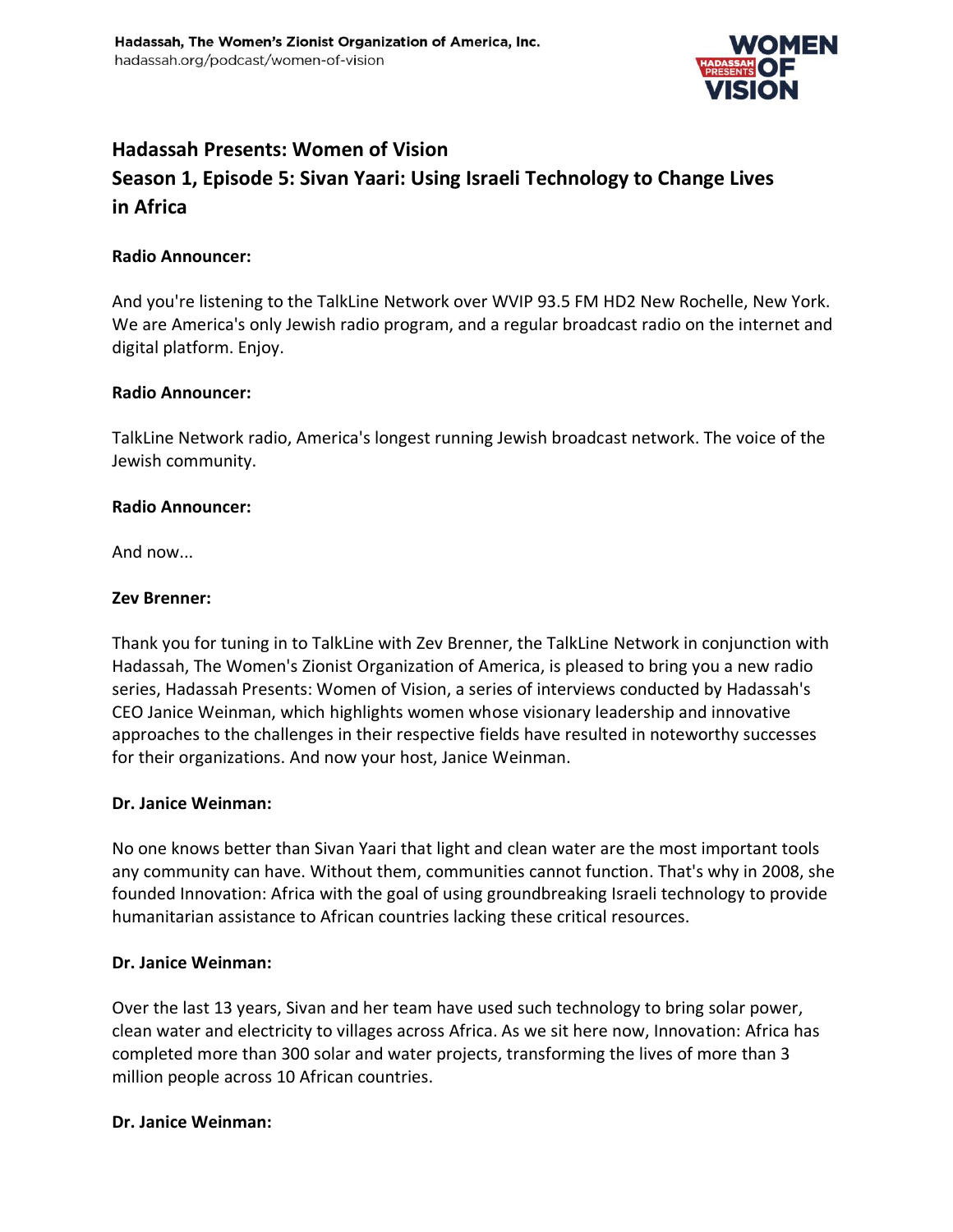

The COVID-19 pandemic shone a spotlight on the fact that most African countries don't have the energy needed to pump water and power schools, medical centers and the refrigerators needed to transport and store vaccines. Despite the immense challenges created by the pandemic, Innovation: Africa has continued its work, bringing access to light and clean water to 1 million people across Africa in the past year alone.

# **Dr. Janice Weinman:**

It is worth noting that in 2012, Innovation: Africa was granted special consultative status at the United Nations Economic and Social Council, an honor Hadassah was also proud to have received, and it is the highest status granted by the UN to non-governmental organizations and allows them to participate in the work of that body. Sivan Yaari was born in Israel, raised in France and educated in the US where she received a bachelor's degree in finance from Pace University and a master's degree in international energy management and policy from Columbia University.

### **Dr. Janice Weinman:**

And it was at that time that I met her many, many years ago. Named one of the 50 most influential women in Israel by *Forbes Israel* and one of the top 100 people positively influencing Jewish life by *The Algemeiner,* Sivan lives in Tel Aviv with her wonderful husband and three children. She is an inspiration to me. In fact, I established the lighting system in a synagogue in Uganda because of Sivan.

# **Dr. Janice Weinman:**

To future generations of female entrepreneurs, and to everyone who wants to make the world a better place, thank you so much Sivan, for being here. It is really an honor for us to be able to host you. Thank you. I'm now going to turn to the questions that we would like to discuss with you. And the first one I would like to really delve into is, what inspired you to start Innovation: Africa?

### **Sivan Yaari:**

Well, first Janice, allow me to say thank you, thank you for inviting me. Thank you for allowing me to share the work that I've been doing for the past 20 years. And to answer your question about what inspired me to go ahead and found Innovation: Africa, is the simplicity of the solution to the challenge that I saw in Africa while I was still young in my early 20s.

### **Sivan Yaari:**

I was then working for Jordache in one of their factories in Africa, and I spent time in the villages and very quickly I realized that the main challenge why many of them are still living in poverty is because of the lack of energy. Unfortunately, even today over 600 million people,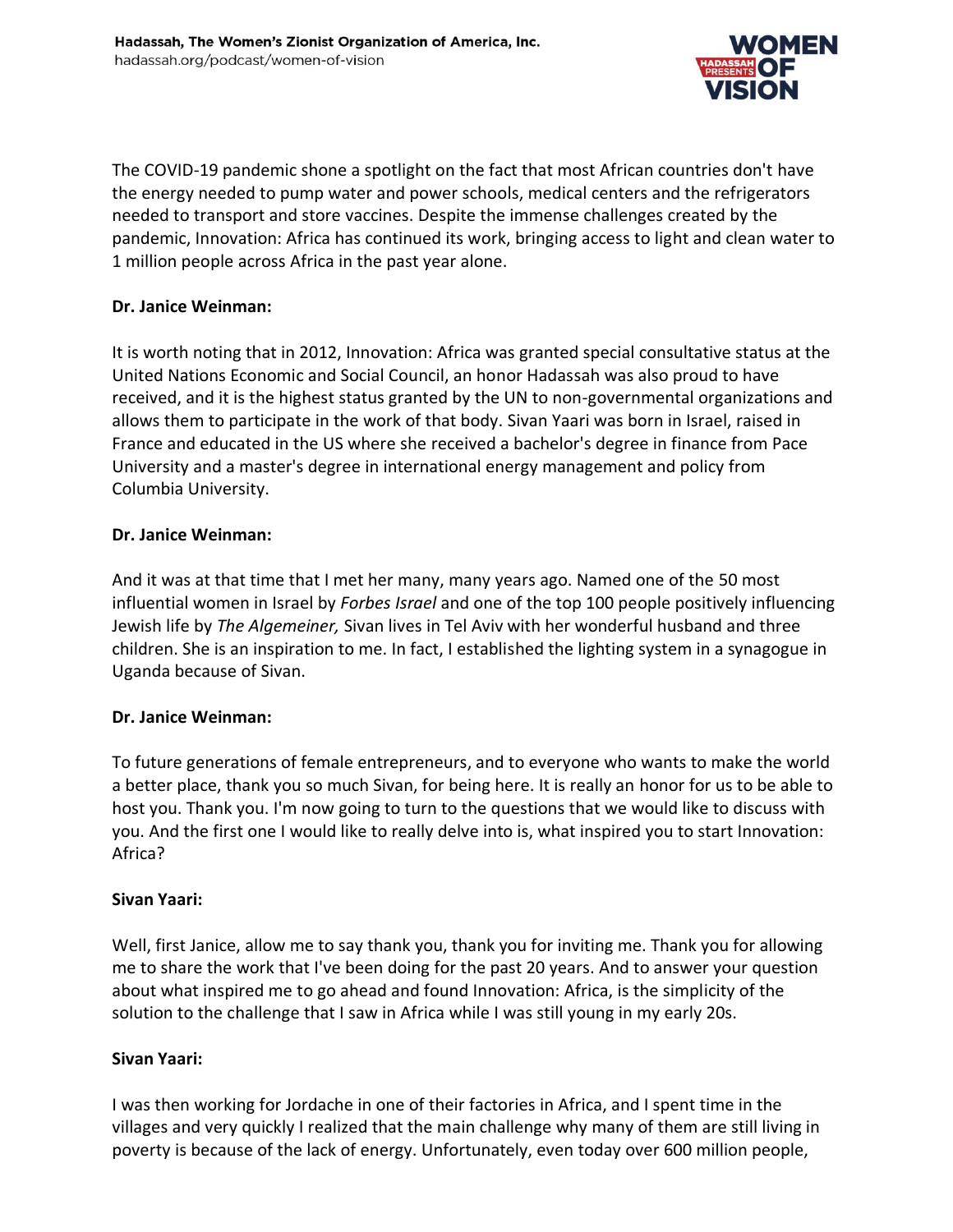

Janice, are living in Africa without access to electricity, which means that in most medical centers, doctors, nurses are using candles or kerosene to treat patients. There are no refrigerators to store vaccines and medicines. In most schools, there is no electricity.

### **Sivan Yaari:**

But truly what inspired me the most to try to do something about it, is when I saw mothers and daughters walking for hours every day searching for water and when they found water, the water was dirty. Most of the time, even contaminated, and they knew it, but they kept drinking it because that was the only water they had.

#### **Sivan Yaari:**

And yet, Janice, when you think about it, when you know that there is plenty of clean water just below their feet, anyone can then be inspired to try to do something about it, especially when we know that you only need a source of energy to power a pump to pump water. And this is why I said that we have to do something about it.

#### **Sivan Yaari:**

And I remember growing up in Israel and seeing solar panels across everywhere in Israel, and just thinking about how, when the Jews came back to Israel and they had to innovate and pump water and grow food, I was inspired to maybe to try to do something about it by learning about what Israel has done and then to bring it to Africa. And so, I founded Innovation: Africa.

### **Dr. Janice Weinman:**

Sivan, that is such a wonderful personal account of why you did this. And we all certainly are very, very moved by what you've just said. It's such a large undertaking that you have pursued. Where does someone begin when confronted by the scale of a problem, like the one you wanted to solve? How did you really build this whole social and economic system that would affect people across so many countries?

### **Sivan Yaari:**

You're correct Janice, that the challenge is so big. So many people are living without access to electricity and water. We're talking about over 400 million people waking up every day, mostly women trying to find a little bit of water to take care of their family, to grow food, but yet, because you only need a few solar panels in order to harness the energy from the sun to power a pump, this solution make it so it's easy to move and do one village at a time.

### **Sivan Yaari:**

And I must tell you that although at the beginning there was uncertain about what and how we will do it, and I also failed many times and I had many challenges and I made many mistakes.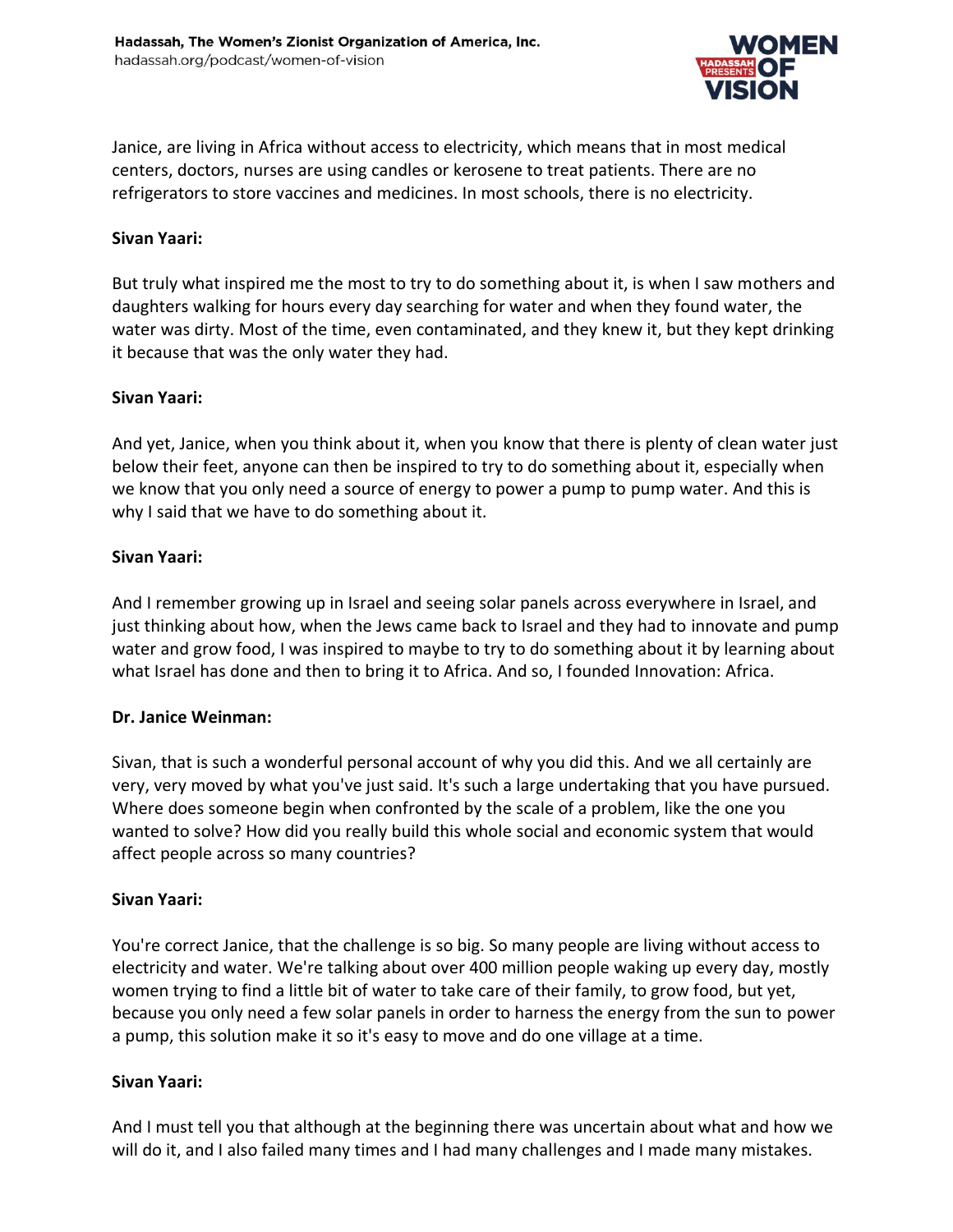

Today, after 13 years, I can tell you, Janice, that I'm still going village by village and doing something that is quite simple, using the energy that exists in order to pump water.

### **Sivan Yaari:**

And it is so rewarding to go back to the villages and to see the changes that it makes in the lives of so many people. It kind of motivates us to go ahead village by village, to try to help as many people as we can.

### **Dr. Janice Weinman:**

Sivan, you mentioned women a few times in your answer to the last question. And in many traditional societies, like the ones that you work with, women are responsible for providing the community with water. How does alleviating the task of water collection open new opportunities for women and girls in these communities?

### **Sivan Yaari:**

It is quite incredible to go back to a village a few months after you give it access to clean water and to see the changes that it does, especially to women, where now women and girls no longer have to wake up at 3 am, 4 am, and walks for hours to search for water. Girls can finally go to school and get education. People are healthier. Less people are now going to medical centers.

### **Sivan Yaari:**

But what inspires me the most, Janice, is the number of businesses that the women are creating now that there is access to clean water. The village is becoming rich. And I would like to mention maybe two of the businesses that we are seeing in the villages that women are operating.

### **Sivan Yaari:**

The first one is agriculture, because now that there is access to clean water, and there is time, they're able to grow food, to provide a better nutrition to their children, but the extra they're selling in the market and they're generating income.

# **Sivan Yaari:**

The second business, which I believe it's just terrific, is that now that there is access to clean water, they can actually build homes. And when you go back to a village after a year, you no longer see mad homes, the way they lived before. Now you can see the women making bricks, selling bricks, making money and also building a home for their families, for the children. And with that money, they're able to pay for the education of the children.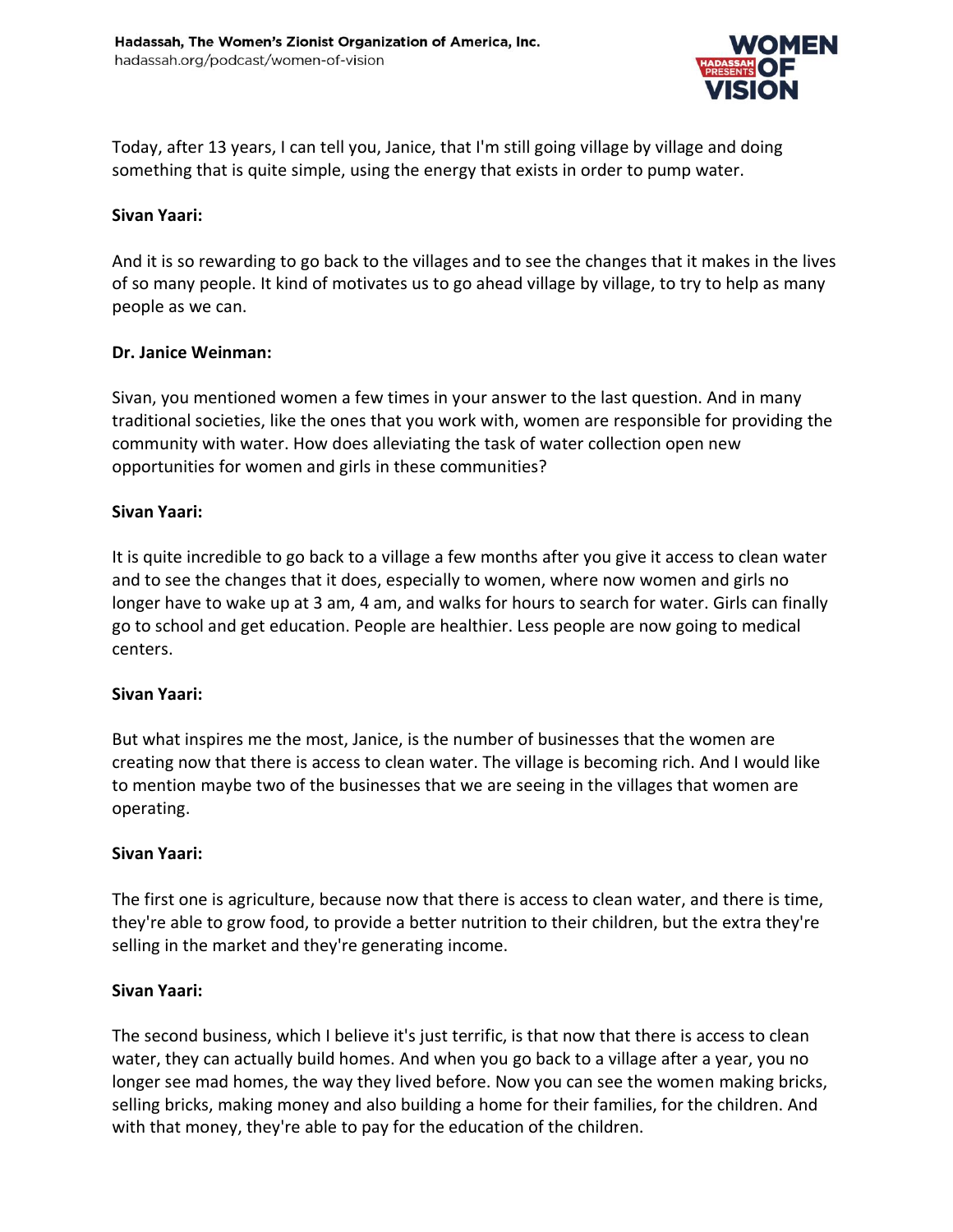

# **Sivan Yaari:**

Everything is changing, and most of them keep telling me, "Thank you for bringing Shalom bayit, because now we can be better mothers, now we can be financially independent, now our children are not sick." Many of them have lost so many of their children because of the water that they were drinking. Things are quite different, they gain their dignity and they are proud of being mothers now.

### **Dr. Janice Weinman:**

So you have not only changed communities, but you've empowered women and you've raised the ability for these women to really broaden their horizon, it is absolutely wonderful. Let me ask you something a little bit different now that COVID has actually occurred.

### **Dr. Janice Weinman:**

Like Innovation: Africa, Hadassah has always been rooted in bringing social, medical and humanitarian relief to underserved people and countries as was the case as you know, with Henrietta Szold, when she cared for children with eye disease in Palestine, thereby starting the modern medical system in Israel. In the US and Israel, we've often taken clean water for granted. What have you learned through your work and how has the COVID-19 pandemic impacted communities that were already struggling for access to clean water?

# **Sivan Yaari:**

First, allow me to say Janice, that I commend the work that Hadassah has been doing across Israel, across the world, and when it comes to COVID-19, when it started, when we knew that we needed to bring more clean water and work faster we were a bit panicked, because when COVID-19 started I was quite worried because we heard that in order to stop the spread of the virus, we need to clean our hands.

### **Sivan Yaari:**

And I was wondering, how will they do in Africa? Those vulnerable communities that do not have access to clean water, how will they be able to stop the spread of the virus without access to clean water? And how will they do to treat patients in medical centers, where there is no electricity, where doctors are not willing to go to the villages because there are no medical equipments. And I started to worry about how we will be able to continue our work and even do more in order to bring clean water to more villages.

# **Sivan Yaari:**

And I'm pleased to say, Janice, that regardless of the fact that we from Israel, we couldn't travel as much as before because of all the restrictions, our local teams in the seven countries where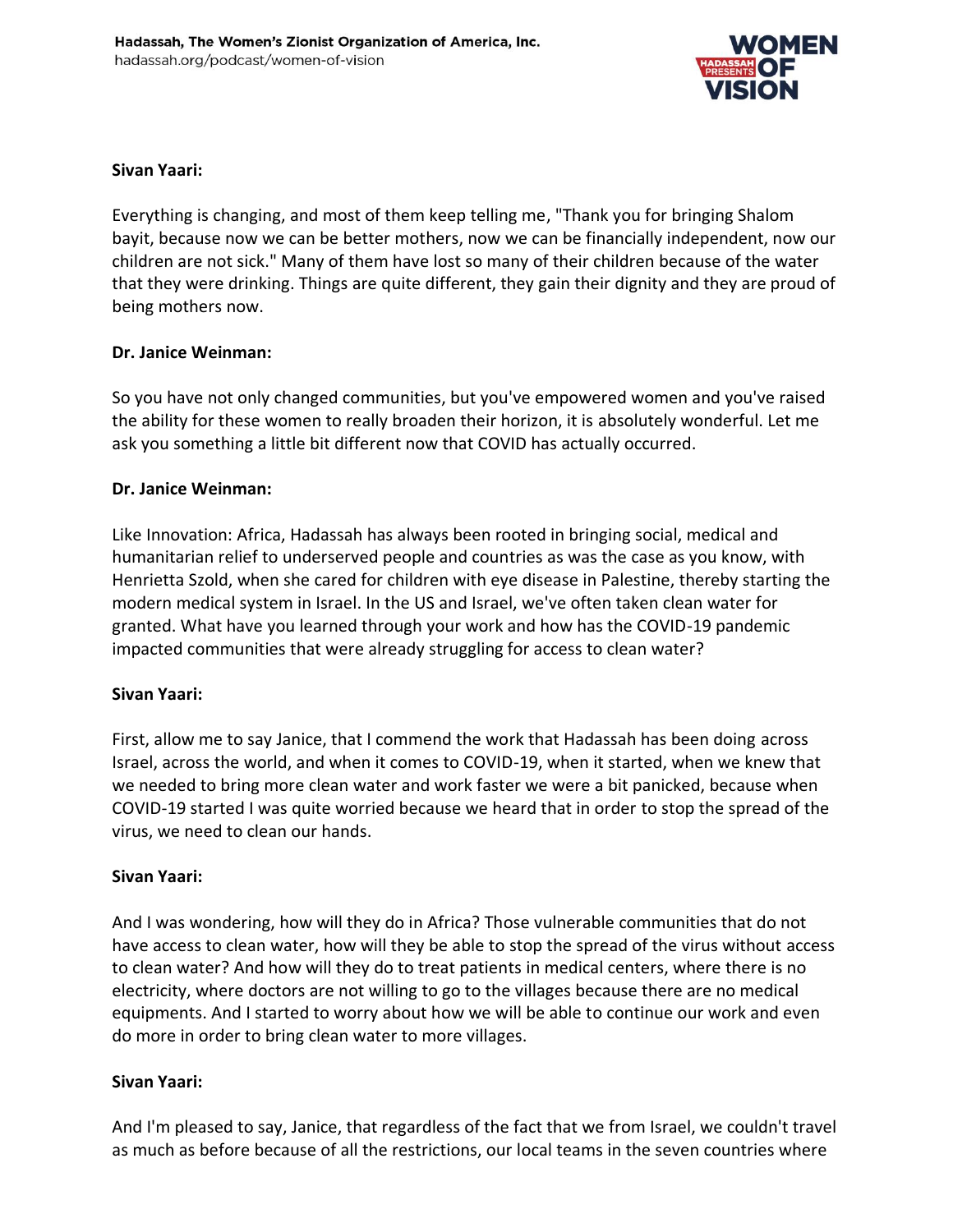

we operate, our teams of engineers, field officers, managers and contractors, they continued, they understood the urgency, they went ahead and drilled and constructed and brought clean water, I'm pleased to say to over 200 villages only in 2020.

#### **Sivan Yaari:**

And during that time, it was the strength of our local team and their understanding of the importance of our mission, which is to bring Israeli know-how and share it and do, and bring clean water to those that are most in need, especially in that period that was quite uncertain for so many.

#### **Dr. Janice Weinman:**

You help women, and you are a woman who has really stood out as an example to others. How do you feel representing Israel as an Israeli woman?

### **Sivan Yaari:**

I'm proud to be Israeli and a woman. When we look at Israel, it's a resilient and innovative country. I believe in Israeli technology, and I know that many of our innovations help to make this world a better place. And I feel that it's our moral obligation to share our knowledge and technology and help others.

#### **Sivan Yaari:**

And you know, Janice, Innovation: Africa, the work that we do, oftentimes it's the first face of Israel that people in Africa see. When I get to a village and I mention Israel, many of them have not heard of Israel. And those who have heard, they have read it in the Bible and they believe that it's God answering their prayers, and it's God that now brings them access to light and to water.

#### **Sivan Yaari:**

And I'm also pleased to say that at the government level, they're so appreciative of Israel. They admire Israel and the country it has become, and they are pleased to know that we're coming to share our knowledge, technology, build infrastructure, hire people, train people. And for me, this is also a big motivation to continue.

#### **Dr. Janice Weinman:**

I think it's wonderful that they not only appreciate your role as a woman, but also your role as an Israeli, and that they recognize the contribution that Israel's making to their own development, I think it is terrific. Dealing with your role as a woman again, though, let me ask you something. You've spoken about involving your children in your work, but you've also said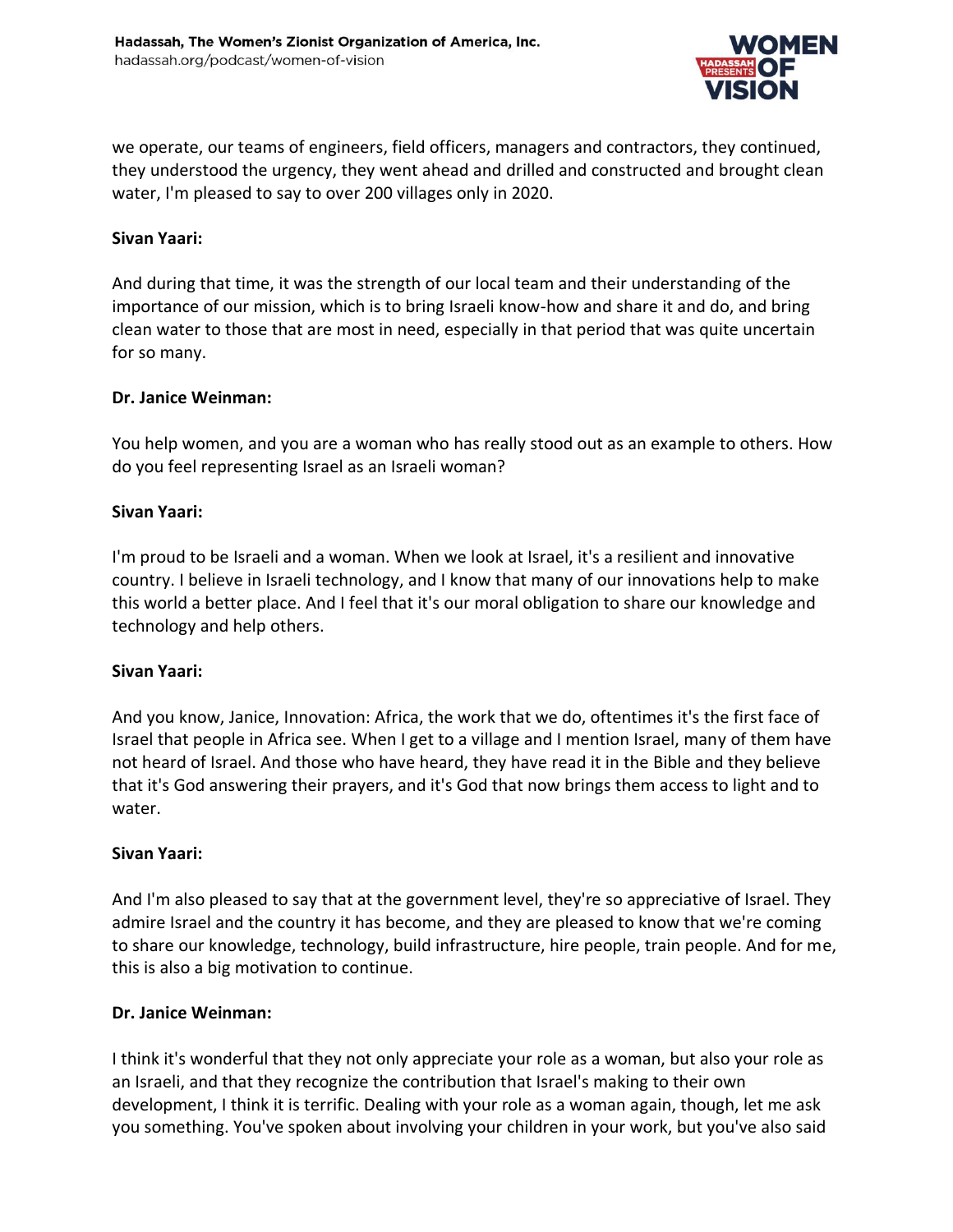

you sometimes felt guilty about leaving them when you travel for work. Do you think this internal conflict is felt more by women than by men? And how do you address this matter?

### **Sivan Yaari:**

Janice, I think that every parent struggles when leaving their children, however, I would like to say that I got quite lucky, because I married a wonderful man that from the beginning kept telling me, "Sivan, don't worry about our children, they are fine, they're okay, go ahead and help the children that truly need help."

### **Sivan Yaari:**

And he allowed me to continue with the traveling, and spending time in the villages and doing the work. So, I would like to say that without his support, most likely I would have not been able to bring clean water to so many people. But it's true that over time, as you know, I have three children, I was missing them and then, I decided to take them with me to the villages.

### **Sivan Yaari:**

And that was a good solution because they were able to see, firsthand, the work that we're doing, met the children that were walking without shoes, that do not have as much as they have. And I think today they understand me when I leave. Oftentimes, they even want to keep joining me in the villages. And I'm pleased to say that my daughter only last week, she celebrated her bat mitzvah and she decided to donate all the gifts to help KKL, here in Israel the charity KKL, in helping to restore the Carmel forest. As you know, 10 years ago, there was a big fire that destroyed part of it and she decided to also give back. And I think this is a testament of what my husband and maybe also myself I've tried to put to our children, is to give back, because truly we have too much.

### **Dr. Janice Weinman:**

I don't know that when you're giving to others that you ever have too much, but really what you have done both for this generation and the next one is amazing. And I want to ask you in that vein, what advice do you have for young entrepreneurs, particularly young female entrepreneurs, who want to make a long lasting impact on helping others?

# **Sivan Yaari:**

First and foremost, marry well, find a good husband, and this is absolutely crucial, I can tell you. And then of course, my second piece of advice will be, keep it simple. And if you come to my office, you will hear me saying it so many times a day, and take it one step at a time and you will see your success flourish from there.

# **Sivan Yaari:**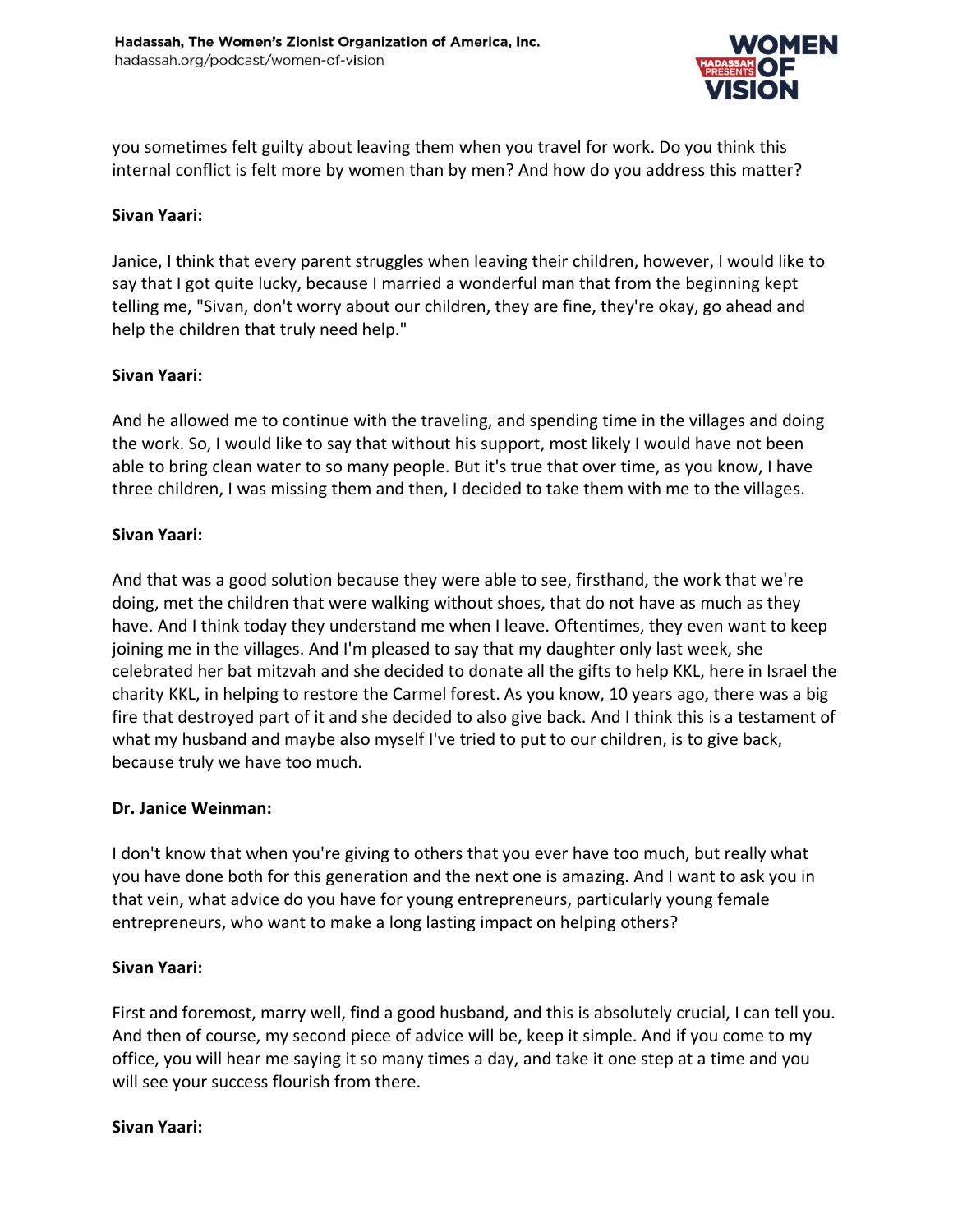

And my third advice: Do not be afraid to fail and make mistakes. I made so many of them. This is how I learned to grow. I would like to say that actually failure became a real part of my story and my success. And so, that is the advice. Don't have a big vision. Go village by village, step-bystep and you will build what you want to accomplish.

### **Dr. Janice Weinman:**

That was so beautiful, it really was. And I want to just ask you one last question, Sivan, and that is, women in leadership roles often have mentors. What role has mentorship played in your career?

# **Sivan Yaari:**

Janice, of course, there are many female role models in my life, but the specific woman who I have looked to for inspiration is Golda Meir. Golda Meir, because in 1957 when Israel was only nine years old, she flew to Africa, to Ghana, to celebrate their independence. And when she came back, she decided to open and to create MASHAV, part of the foreign ministry in order to help developing countries.

# **Sivan Yaari:**

Again, Israel was so young and she decided regardless of all of the challenges that we have in Israel, we have to go and help others. And she started something that I hope that with the work that we do, we are able to fulfill what she wanted to accomplish. And by sharing Israeli innovation, by sharing Israeli knowledge, I believe that we're actually fulfilling our destiny of Jewish people. And there is one sentence from the Bible, Janice, that keeps me going, that inspires me, and some of my team members here in my office and it is from Genesis.

# **Sivan Yaari:**

From the beginning, when God promised Abraham, God told him, "I will make you a great nation, you will be a blessing and through you, through your descendants, all the families on Earth will be blessed." And today, when we think about Israel, such a small country yet so many innovations is coming out of it. You cannot but think that God has something to do with it, because only now, only now that Israel is strong, you can truly share Israeli innovation and bless the families on Earth, in the world. And today we have this opportunity, this privilege, our generation is the generation that was blessed to be able to do it, because Israel is now strong and we can fulfill our destiny. And I think it's a big opportunity for all of us to be living at that period of time.

# **Dr. Janice Weinman:**

Sivan, it is you who are really contributing to the destiny of so many people. We thank you so very much for everything that you do, for really, really making a difference, for being on today